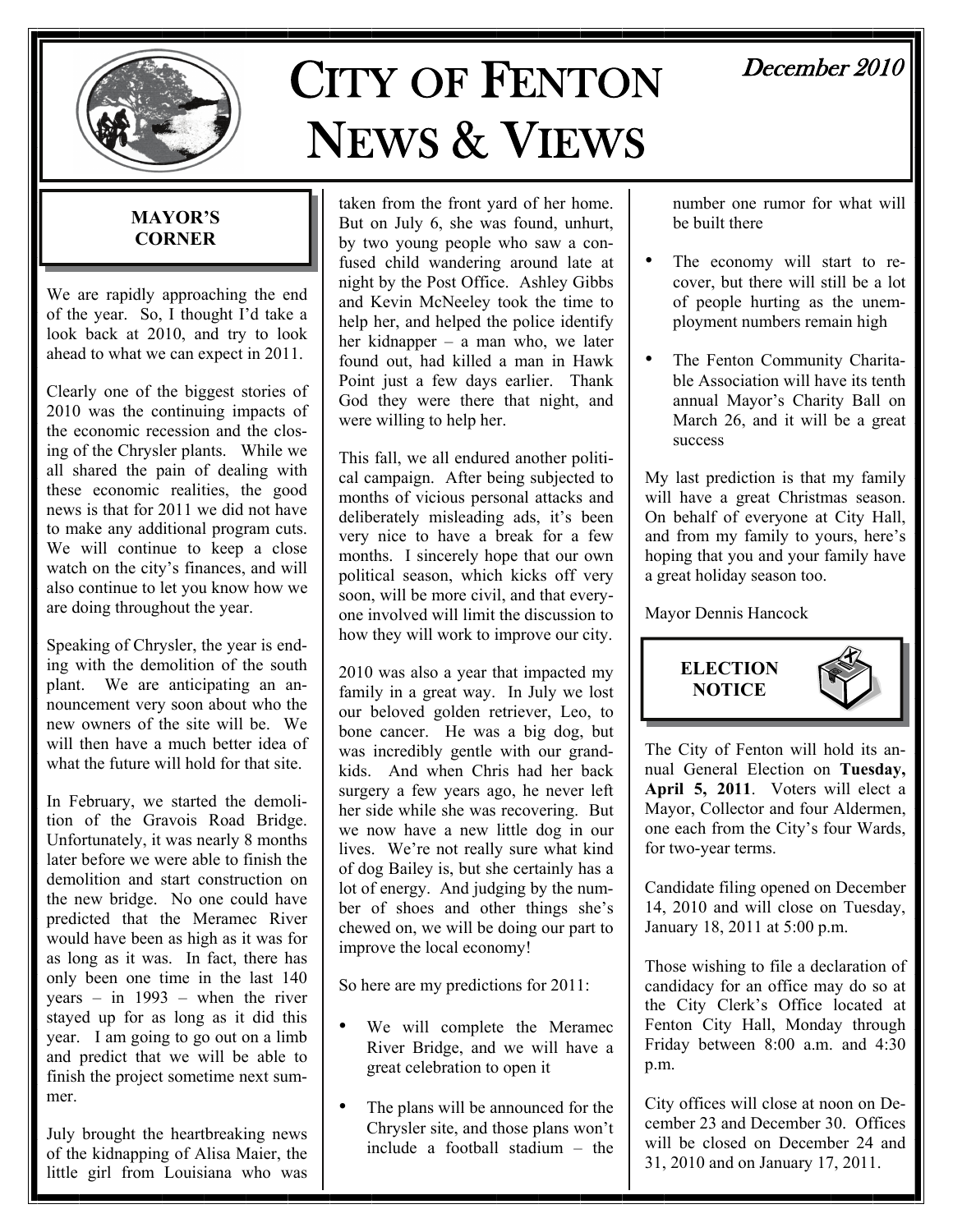#### **PLANNING & ZONING COMMISSION PUBLIC HEARING**

On **Tuesday, January 4, 2011**, the Planning & Zoning Commission will hold a Public Hearing at **7:00 p.m.**  during their regularly scheduled meeting at City Hall to consider the following:

#### **OLD BUSINESS**

- A petition by Faith Church St. Louis.com to amend *Subsection C. Uses allowed by Special Use Permit* of *Section 465.010: "R-1" Single-Family Residential Zone District Regulations, Section 465.020: "R-2" Single-Family Residential Zone District Regulations, Section 465.030: "R -3" Single-Family Residential Zone District Regulations, and Section 465.040: "R-4" Single-Family Residential Zone District Regulations* of the Zoning Code to include provisions for places of worship, public schools and public institutions to have inflatable recreational devices on their property.
- A petition by Faith Church St. Louis.com for a Special Use Permit to use inflatable recreational devices at 1416 Larkin Williams Road. The property is zoned "R-1" Single-Family Residential.

For more information, please contact the Community Development Department at (636) 349-8110.

#### **PUBLIC HEARING NOTICE FOR 2011 BUDGET**

The City of Fenton will hold a Public Hearing on Tuesday, December 21, 2010, at 6:45 p.m., to consider the Operating and Capital Improvements Budget for 2011. The hearing will be held at Fenton City Hall. All interested citizens are encouraged to at-

#### Page 2 **FENTON NEWS & VIEWS** December 2010

tend. Written comments are welcome through Friday, December 10, 2010. For more information or a copy of the proposed budget, contact the Finance Department at (636) 343-2080.

Persons requiring an accommodation to attend and participate in the meeting should contact the City Clerk's Office at (636) 343-2080(Voice) or 1-800-735 -2966(TDD) at least two working days prior to the meeting.

#### **CITY OFFICES HOLIDAY HOURS**

#### **Christmas**

City offices will close at Noon *Thursday, December 23*  and will be closed *Friday, December 24* 

#### **New Year**



City offices will close at Noon *Thursday, December 30*  and will be closed *Friday, December 31* 

#### **Martin Luther King Jr. Day**

City offices will be closed *Monday, January 17, 2011*

#### \*\*\*\*\* **BOARD OF ALDERMEN MEETING RESCHEDULED**

Due to the upcoming Christ- $\blacktriangleright$  mas holiday, the regularly scheduled Board of Aldermen Meeting for December has been rescheduled.

The December Board Meeting will be held on Tuesday, December 21, 2010 at 7:00 p.m. at City Hall.



On November 23, 2010, at the Board of Aldermen meeting, Mayor Dennis Hancock and the Board members presented the 2010 John Fabick Community Service Award to John Shea.

Mr. Shea, a resident of Ward 1, received this award for his dedication and service to the City and the community. Congratulations for being chosen to receive this award. Thank you for your contributions to the City!

# **NEW BUSINESS CORNER**



The following businesses have applied for an occupancy permit and are planning on calling Fenton "home":

#### *Weber Made*

824 Horan Drive (administration and warehouse/ wholesale for fine art)

*Alliance Systems & Programming, Inc.*  1734 Gilsinn (computer consulting and software development firm)

#### *FirstSpear LLC*

2275 Cassens Drive, Stes. 135 & 138 (administration, warehouse, distribution and light assembly-sewing for Special Forces and Military)

*BG Services, Inc.*  400 Axminister (wholesale automotive equipment and automotive chemicals)

Welcome to Fenton. We are glad you are here!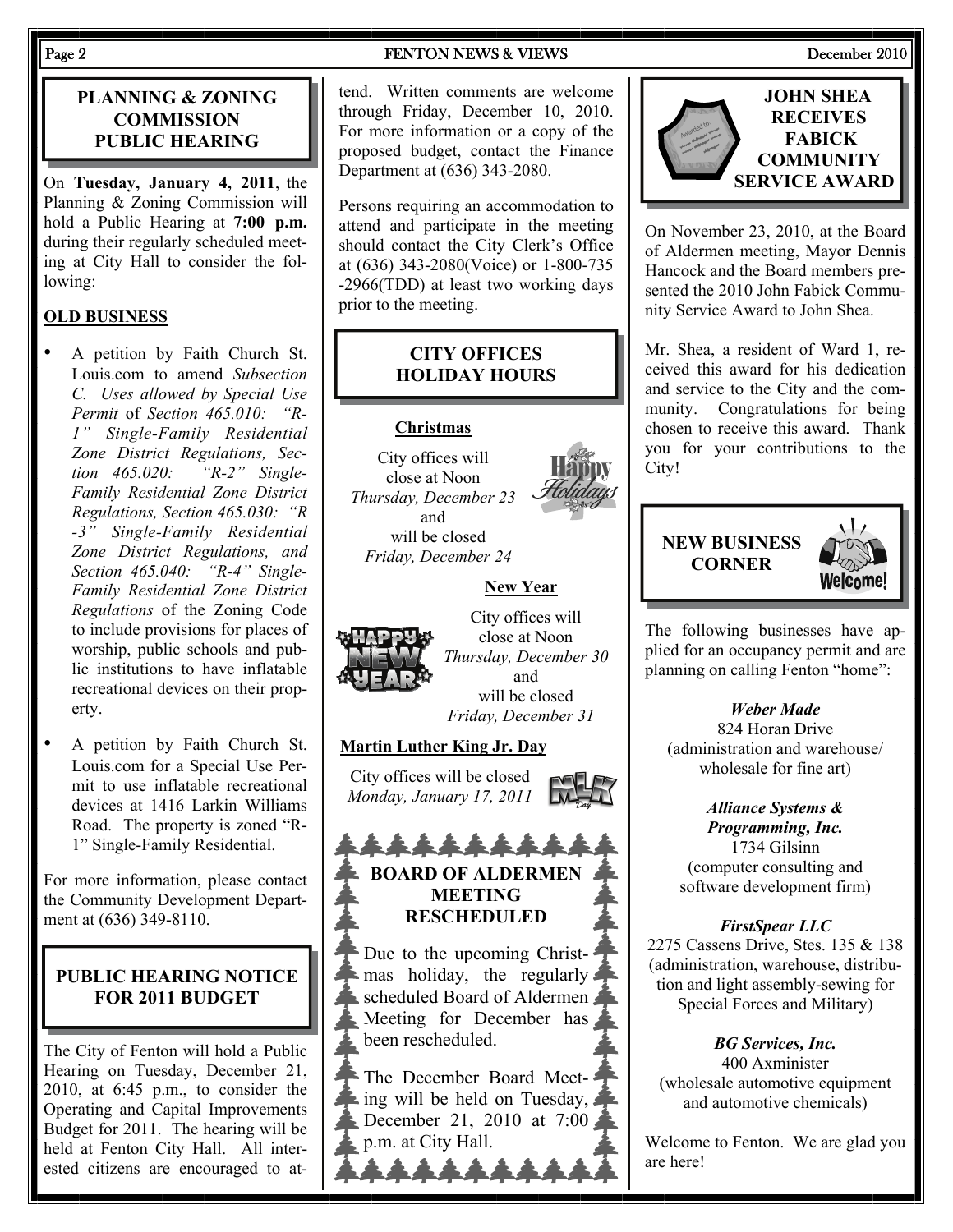# RIVERCHASE **PARKS & RECREATION HAPPENINGS**

*For information on these programs, including fees and times, check out a copy of the "Beacon".* 

#### **HOLI-DAY CAMP**

Kids, need something to  $\sqrt{\frac{1}{2}}$ do over the holiday break? If you are 5-12 years

old you can spend four fun-filled days with us. We will play games, do crafts and spend some time in the indoor pool. Don't just sit at home over the break, come join us for tons of fun! This camp will run December 27 through December 30, 9:00 a.m. - 3:00 p.m. Before and after care options are available.

#### **SWIM LESSONS**



Swim lessons begin again soon: Tuesday and Thursday evenings and Saturday mornings lessons are available.

The next session begins the week of January 4, 2011.

#### **PARENT TOT SWIM CLASS**

This is an interactive class for parents and tots, ages 6 months to 3 years of age. The next session be-

gins the week of January 4. Classes are available Tuesday or Thursday evenings and Saturday mornings.

#### **WATER AEROBICS**

Come join the next session of Water Aerobics. Next session begins the



**Week of December** 27. There are many classes to choose from, including *Wa-*

*ter Pilates*, *Aquacise, Total Body Workout*, *Joints in Motion*, and *Aqua* 

Page 3 **FENTON NEWS & VIEWS** December 2010

*Zumba*. You don't have to wait for the next session come join the current session today.

#### **PLAYTIME IN THE POOL**

Join us on Tuesdays and Thursdays when the indoor leisure pool will be available  $\leq$ from 10:00 a.m. to 12:00 noon for parents and tots to play in the water. This is open pool time and day fees apply without membership.

#### **"NEW YOU" OPEN HOUSE**

Join us New Year's Day from 1:00- 4:00 p.m. and enjoy the many benefits of RiverChase. Free Admission beginning at 1:00 p.m. Complimentary water and land Zumba classes, water aerobics and water pilates, open swim and gym activities are a few of our offerings.



There will be face painting and Stay N Play will **OPEN** be open for the little **HOUSE** ones. What a great way to sample all RiverChase has to offer your entire

household. It's the perfect way to start the New Year. So stop by for an hour or the afternoon and catch that "New You" feeling. For class times or additional information call the front desk at (636) 343-0067 or visit our web site at www.fentonmo.org.

#### **SENIOR VOLLEYBALL**

Senior volleyball on Friday



mornings is a great way to  $\equiv$ get exercise. Join us for our new session beginning Friday, January 7, 2011. This session runs for 17 weeks ending

on April 29, 2011. Fees are \$10/ Resident Member, \$13/Residents and Non-Resident Members and \$15 for Non-Residents.

#### **COMMUNITY INDOOR GARAGE SALE**

Get rid of all the extra items sitting in vour basement! Let Rivergarage Chase provide the space



and join us for our community indoor garage sale on **Saturday, February 19, 2011, 9:00 a.m. - 1:00 p.m.** Anyone 16 and over can reserve a 6ft. x 3ft. table and sell anything from toys to crafts. The event is open to the public for free. Food will not be permitted for sale. There will be plenty of promotion around the City prior to the event and also yard signs at RiverChase. Contact Kate at (636)  $343 - 2080$  or by email at kbuemi@fentonmo.org.

#### **HOLIDAY HOURS**

*Christmas Eve Friday, December 24*  Open: 10:00 a.m - 2:00 p.m.



*Christmas Day Saturday, December 25*  RiverChase will be closed



*New Year's Eve Friday, December 31*  Open: 10:00 a.m - 2:00 p.m.

*New Year's Day Saturday, January 1 RiverChase will be closed*

#### **NEW HOURS AT RIVERCHASE**



Beginning January 2, 2011, River-Chase's operational hours will change. The new hours are:

> *Monday - Friday*  5:30 a.m. to 9:00 p.m.

> *Saturday*  8:00 a.m. to 7:00 p.m.

*Sunday*  10:00 a.m. to 6:00 p.m.

*For information on all programs (including fees and times), contact RiverChase of Fenton at (636) 343- 0067. You can also check out the Beacon at www.fentonmo.org.*

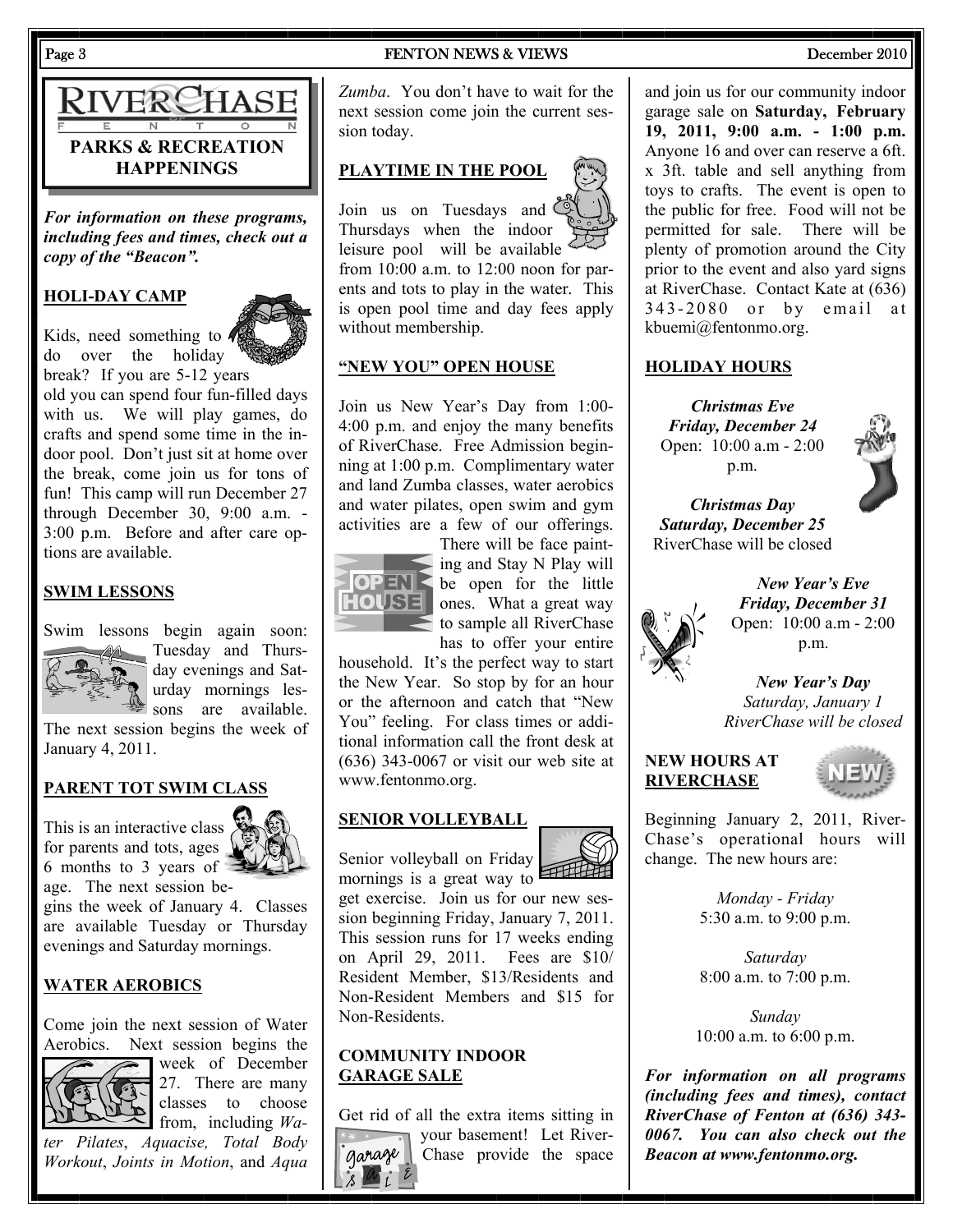#### Page 4 FENTON NEWS & VIEWS December 2010

#### AAAAAAAAAAAAAAAAA

### **COMMUNITY GARDEN**

The Parks and Recreation Department is investigating the creation of a Community Garden. If you would be interested in participating, please respond by email to parkdirector@fentonmo.org or by calling (636) 349-2223, Ext. 1164. Please respond by January 1, 2011.

**AAAAAAAAAAAAAAAAAA** 

# **FENTON HISTORICAL**

**WAXAYAYAYAYAYAYA** 

**SOCIETY** 





The Fenton Historical Society would like to thank our many friends and neighbors for making our Annual Christmas Open House a success. It was a blustery day outside, but inside there was warmth, laughter and good cheer.

As 2010 comes to a close, your Society would like to send everyone Good Wishes and Contentment and may life treat you kindly.

**As always, we invite you to join us for our monthly meetings which are held the first Thursday of the month at the Swantner House, #1 Church Street. The meetings are open to the public and you do not have to be a member to attend.** For more information call (636) 326-0808 or (636) 343-4186.

| 装装装装装装装                   |  |
|---------------------------|--|
| <b>MEET THE MAYOR</b>     |  |
| for Saturday, December 18 |  |
| has been cancelled.       |  |
|                           |  |

**ST. LOUIS COUNTY POLICE—FENTON PRECINCT UPDATE** 

#### **WINTER WEATHER IS AHEAD**

With the cold, icy, winter weather arriving, please check for these home preparations: portable am/fm radio with spare batteries, flashlights, ice melt, furnace check-up, and a tone-alert weather radio. Preparations for vehicles include car winteriza- $*$  tion by a competent mechanic and a winter car kit

for the trunk. The winter car kit should contain a portable am/fm radio with spare batteries, flashlight, first-aid kit, blankets, non-perishable snacks, jumper cables, a shovel and sand. Schools and businesses are encouraged to have a safety kit as well as a tone-alert weather radio.

Remember there is a difference in the Winter Storm Watch and Winter Storm Warning. The Winter Storm Watch means that hazardous winter weather may occur over the next 12 to 48 hours. The Winter Storm Warning means that severe winter weather is in progress or imminent. This includes forecasts of six inches of snow within 12 hours or ice accumulations of 1/4 inch or more. SKYWARN severe weather observers are encouraged to report heavy snow and ice accumulations. Winter weather events below warning criteria are cause for issuance of a Winter Weather Advisory. Wind Chill Advisories are issued when the combination of temperature and wind are expected to produce dangerous wind-chill levels. Pay attention to winter weather advisories and stay safe!

### **SNOW BIRDS**



Don't forget to let us know when you are going south for the winter. We will place your house on the Vacation Inspection Program. Make sure you make your house look like someone is

home. Arrange to have the free papers collected, the snow cleaned away from the driveway and walk, and check for unexpected deliveries.

#### **OPEN GARAGE DOORS**

With darkness coming earlier, we want to remind everyone to close



their garage doors at night. This will help reduce the potential for crime in your neighborhood. When offi-

cers patrolling your neighborhood discover an open garage door, we will contact you by letter and ask that you take the time to safeguard your family and property by keeping your garage door closed. If you have any questions regarding this, please feel free to contact the City of Fenton Precinct.

**Neighborhood Policing Officer (636) 343-2080 P.O. Aaron Dilks-Ext. 1123** 

> **Precinct Phone (636) 349-8120**



#### **HOLIDAY TRASH SCHEDULE**

Trash and recycling pickup will remain on the same days during the weeks of Christmas and New Years.

#### **TIS THE SEASON TO RECYCLE**

Don't forget to recycle your wrapping



paper and cardboard boxes from the gifts that are received during the holidays. *Please note: No plastic bags and no Styrofoam.*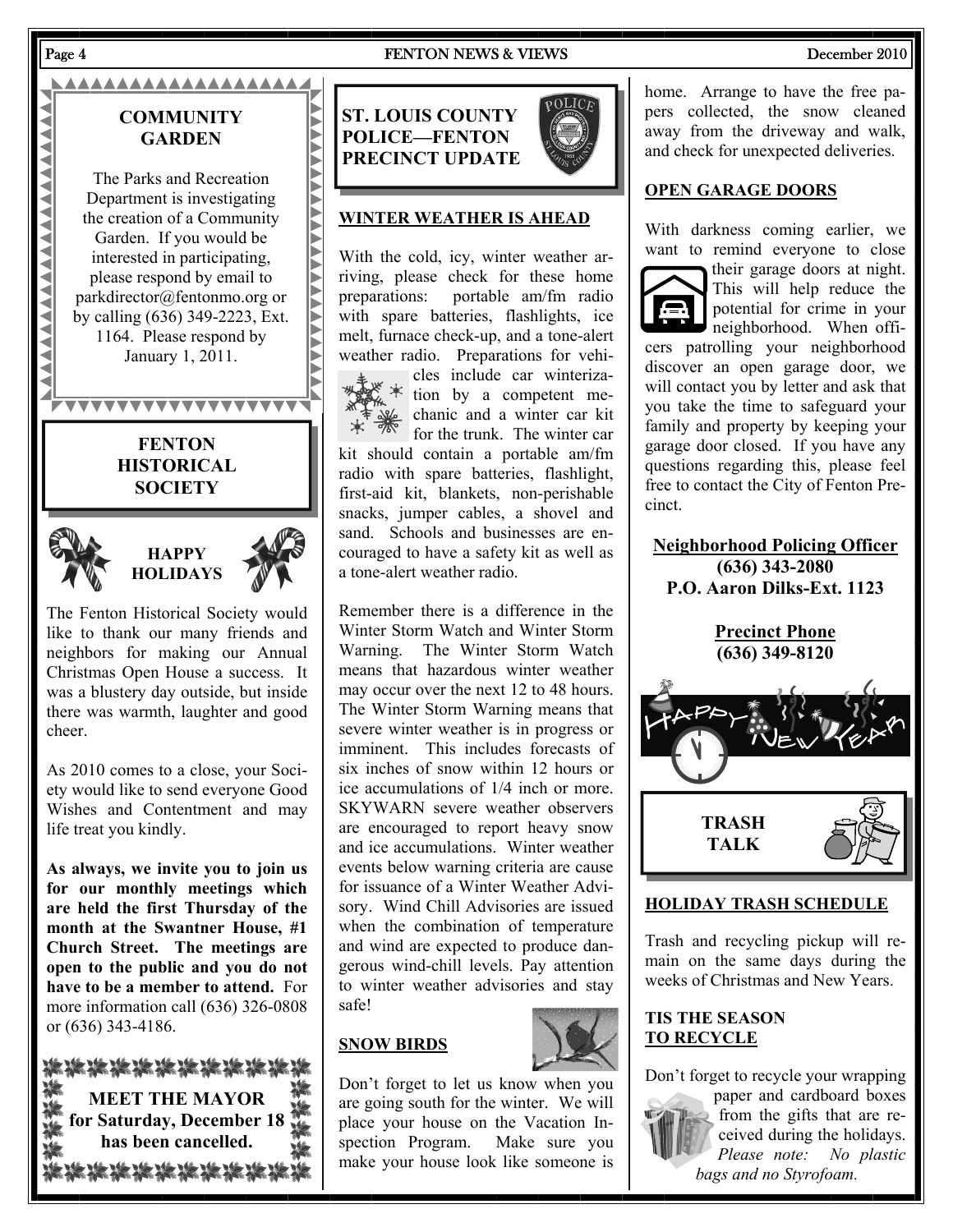#### Page 5 **FENTON NEWS & VIEWS** December 2010

**STREET LIGHTS** 

Now that winter is almost here, and the evenings are darker, it is a good time to check the street light in front of your house. If it is not working please get the number off of the pole and call Public Works at (636) 349- 8155. If you give us the pole number and the street address, we will contact Ameren Missouri to have the light repaired.



**CHRISTMAS TREE RECYCLING** 

The Public Works Department will again, this year, collect and dispose of live Christmas trees. *Curbside recycling will take place with regularly scheduled yard waste pickups*. Please do not drop off trees at City Park. Please remove all tinsel, ornaments, hooks, garland and other decorative materials prior to placing them curbside for pickup.

For additional information, contact the Public Works Department at (636) 349-8155.

#### **DECISIONS FROM THE NOVEMBER 23 AND DECEMBER 2 BOARD OF ALDERMEN MEETINGS**

#### *Presentations*



• Alderman Clauss, President of the Citizens Police Academy Alumni Association, along with Mayor Hancock and Alderman Trego, honored Police Officer Mark Berry as the Officer of the Quarter.

- Mayor Hancock presented a Proclamation to Mary Kinnaw, Daughters of the American Revolution in honor of their 10 Year Anniversary.
- Mayor Hancock along with the Board of Aldermen, presented John Shea with the John Fabick Award thanking him for his dedication and service to the City and the community.
- St. Louis County Police-Fenton Precinct Capt. Jeff Bader along with Mayor Hancock and Alderman Trego presented the Award of Excellence to Sgt. John Bielefeld.

### *Decisions*



- $\checkmark$  Approved a Liquor License submitted by LaSalle Products Altar Wine, LLC, 1677-1679 Larkin Williams Road.
- $\checkmark$  Approved the request from the St. Louis County Election Board to utilize City Hall for the 2011 Regular Elections (February 8, April 5, June 7, August 2 and November 8, 2011).
- $\checkmark$  Approved sending out RFP for financial software which will include a dual option for a "hosted server" or a new financial software package.

### *Ordinances*



**Bill 10-70** Amends the City's Official Zone District Map by rezoning property described as 900 South Highway Drive from the City of Fenton's "HP-1" Hospitality Park-Hotel, Restaurant, Entertainment Business Park District to the "BP-3" Business Park-General Office Centers, Small Warehousing District. *This bill failed to be enacted.* 

**#3162** Approves a contract between the City of Fenton, Missouri and L.F. Krupp Construction, Inc. for the construction of the Fenton Creek Bridge Replacement Project.

**#3163** Approves a contract for water facility relocation and license to utilize between the City of Fenton, Missouri and the Missouri American Water Company for the Fenton Creek Bridge Replacement Project.

**#3164** Approves a contract with CDG Engineers Architects Planners, Inc. for construction observation services for the Fenton Creek Bridge Replacement Project.

**#3165** Amends Ordinance No. 2791 - Financial Policies Manual.

**#3166** Approves a full-service Contract with St. Louis County, Missouri to provide Police Protection Services for the City of Fenton by and through the St. Louis County Police Department for a five-year period beginning January 1, 2011 and ending December 31, 2015.

**#3167** Entering into a Cooperation Agreement with St. Louis County, Missouri for an Emergency Communications System.

**#3168** Approves a one-year agreement with United Healthcare for Health Insurance for eligible City of Fenton employees.

### *Resolutions*

**R10-11** States intent to seek funding through the Land and Water Conservation Fund for park improvements at 311 Center Street and 104 Gravois Road and authorizes the Mayor to sign and execute necessary documents and agreements.